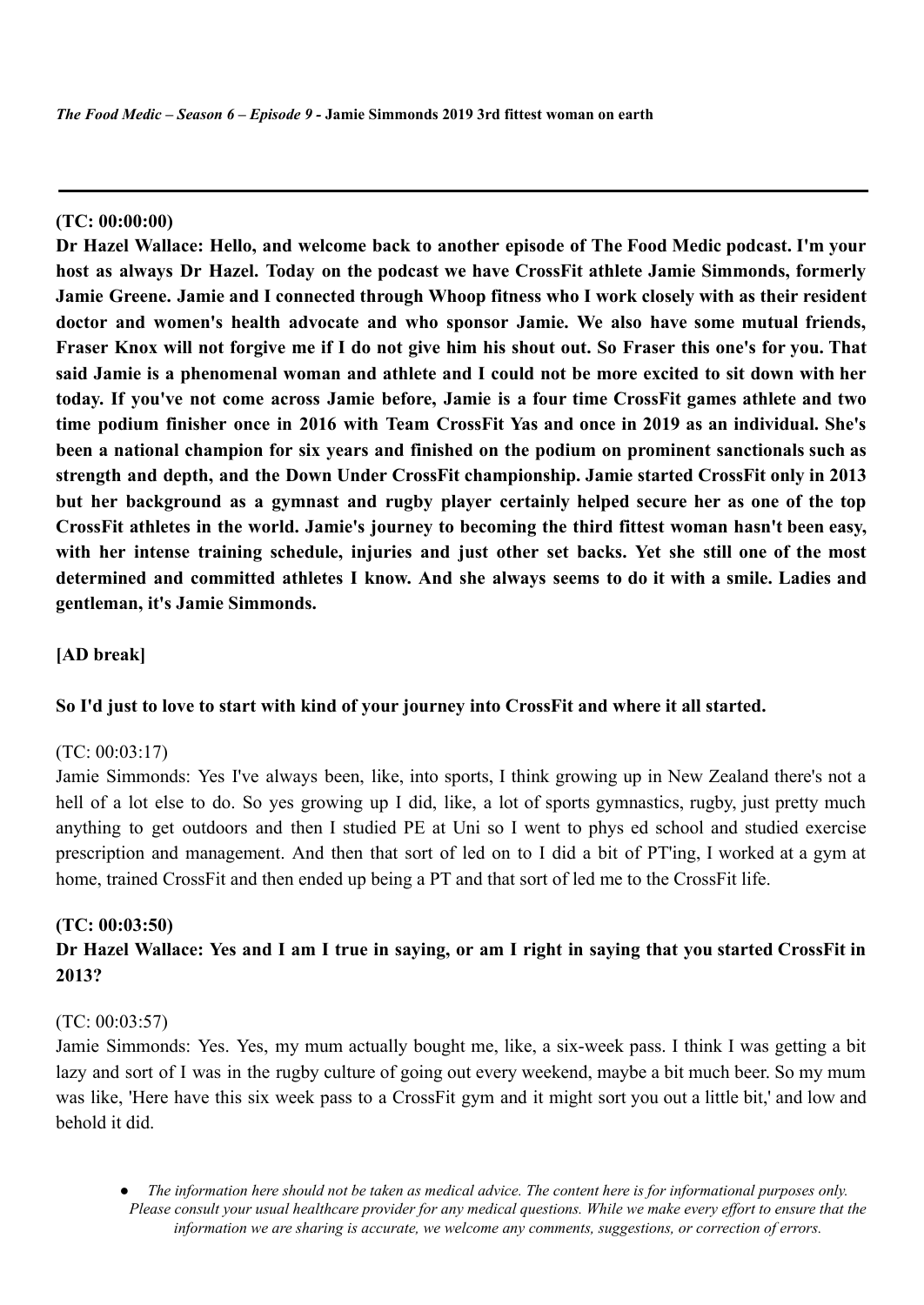# **(TC: 00:04:16) Dr Hazel Wallace: Oh my God that wasn't that long ago.**

### $(TC: 00.04.19)$

Jamie Simmonds: No I like the idea that I sort of still, like, trained before that and I've always done gymnastics that helped a lot but yes I sort of started and then sort of cranked straight, like, into wanting to compete and what not sort of a few months after I started I suppose.

# **(TC: 00:04:35) Dr Hazel Wallace: Does your mum do CrossFit?**

### (TC: 00:04:37)

Jamie Simmonds: She did. She did, like, a women's class at home. She used to always do, like, the yearly things of them. But she's not-, like I wouldn't call her a CrossFitter at all.

### **(TC: 00:04:51)**

Dr Hazel Wallace: That's still very cool. And so I mean you've had an incredible career so far and your last game so in 2019 you were given the title of the third fittest woman on earth which is a huge title to hold. But how was your experience of the games? What did you enjoy the most about it, and **what did you find maybe the most challenging?**

(TC: 00:05:12) Jamie Simmonds: Do you mean in that specific year or just in general?

## **(TC: 00:05:15) Dr Hazel Wallace: Yes in that specific year.**

### (TC: 00:05:17)

Jamie Simmonds: And that year, that year was very different to other years, so obviously that was the first year that you qualified through with when we had the sanctional season, so everyone was sort of, like, competing a lot more throughout the year because you had that option of all the santionals rather than just the whole regional road. So everyone was a bit more, like, I guess, competition ready and then it got to that point where there was, like, 150 of us so that was a bit crazy in the first event. But there was something about it that made it quite cool how there was, like, the cuts, so you sort of never really looked too far ahead in the competition you were like, 'Oh this may be my last event, so I may as well put everything into it because I might not make the next cut.' There was something like, yes, and it sort of kept everyone on edge but it was also a good way of looking at competing because, you know, how a lot of the time sometimes you're not really focusing on what you're doing at the time and you sort of miss the moment. I felt like it was a really good way to stay in the present moment and, like, compete as if it was like the last time you were competing for the weekend. So it was cool.

# **(TC: 00:06:18) Dr Hazel Wallace: Yes, it was good. And what event did you find was your favourite?**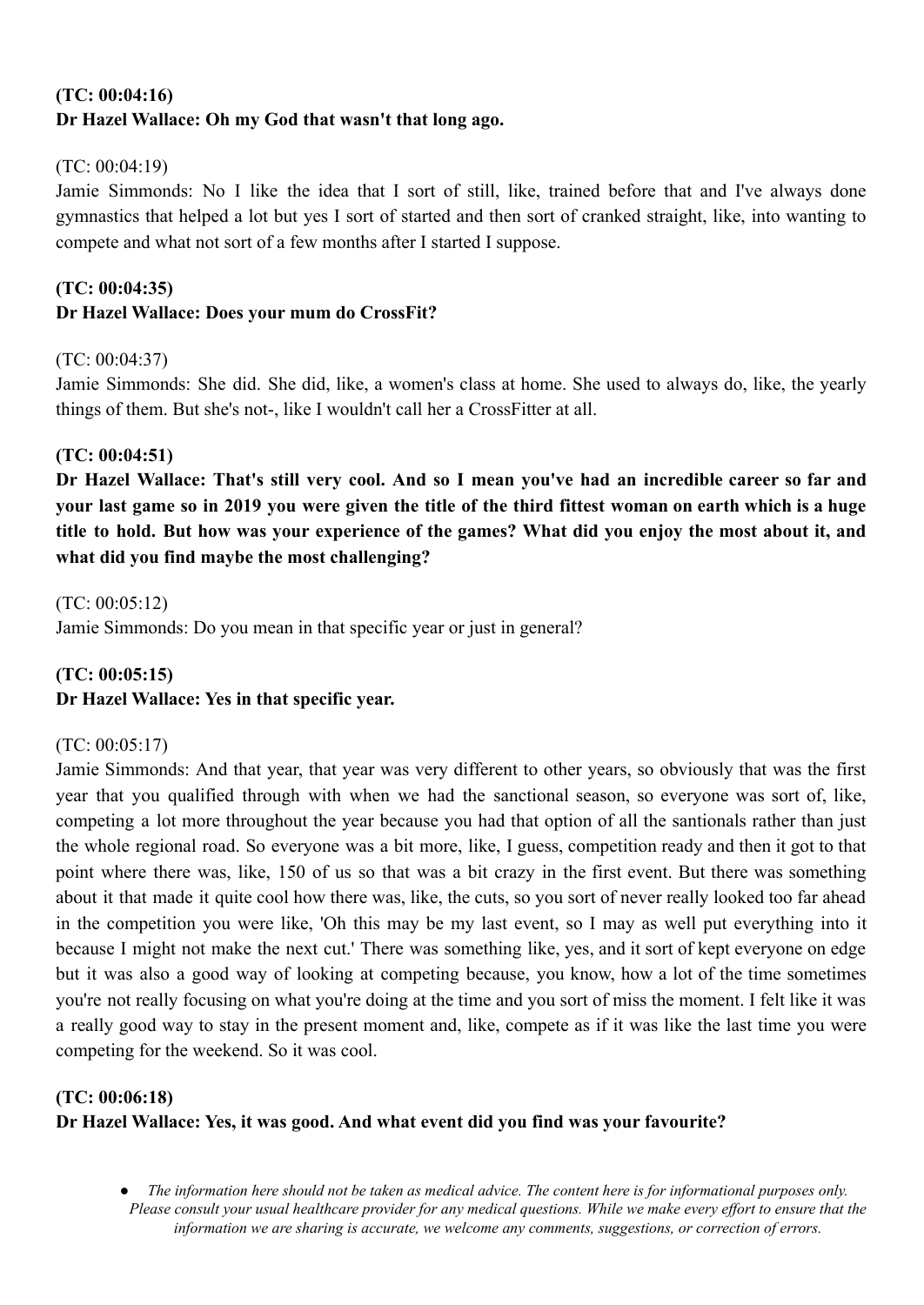#### (TC: 00:06:23)

Jamie Simmonds: There was quite a few that year. I think, like, I always love the swimming ones and not that I'm a really good swimmer-,

## **(TC: 00:06:28) Dr Hazel Wallace: Really?**

#### (TC: 00:06:29)

Jamie Simmonds: Yes, I'm not a really good swimmer or anything but it's just always like a good atmosphere to it because, you know, you're outdoors you get to swim in either the lake, or when it was in California in the sea, and it's just sort of, like, throws you in a harder workout that we're not all used to. So I really like that one. But also there's, like, the things like the sprint, I think that was just such a big one because that was, like, the field was cut in half and that was like, you know, make or break and so much can change in like a short sprint. So yes that was pretty cool.

### **(TC: 00:06:58)**

### **Dr Hazel Wallace: And what about your least favourite of the events?**

### (TC: 00:07:01)

Jamie Simmonds: Oh, that year there's not anything that sticks out that year but the year before it was the marathon row. I can't say that was my favourite three hours of my life.

#### **(TC: 00:07:11)**

### **Dr Hazel Wallace: I completely forgot about that. And you had no idea it was coming?**

### (TC: 00:07:16)

Jamie Simmonds: No. I'd literally said, like, I think it was maybe two weeks before the games I was like there's literally not one workout that I mind coming up but the only one I don't want to do is a half-marathon row and that's happened before, and then a marathon came up. I was like, 'Oh, sweet just exactly what I didn't want.' So I think it was good for me because I hate rowing and just mentally I need to just suck it up and do it so I would, like, to try it again one day and maybe go in with a bit of a better mindset.

## **(TC: 00:07:44)**

### **Dr Hazel Wallace: Yes of course. I would not want to try that at all.**

(TC: 00:07:49) Jamie Simmonds: Maybe the team one. The team one-,

# **(TC: 00:07:50)**

### **Dr Hazel Wallace: Yes maybe a team, like, tag team you go like-,**

#### (TC: 00:07:53)

Jamie Simmonds: Yes, I could deal with that.

### **(TC: 00:07:55)**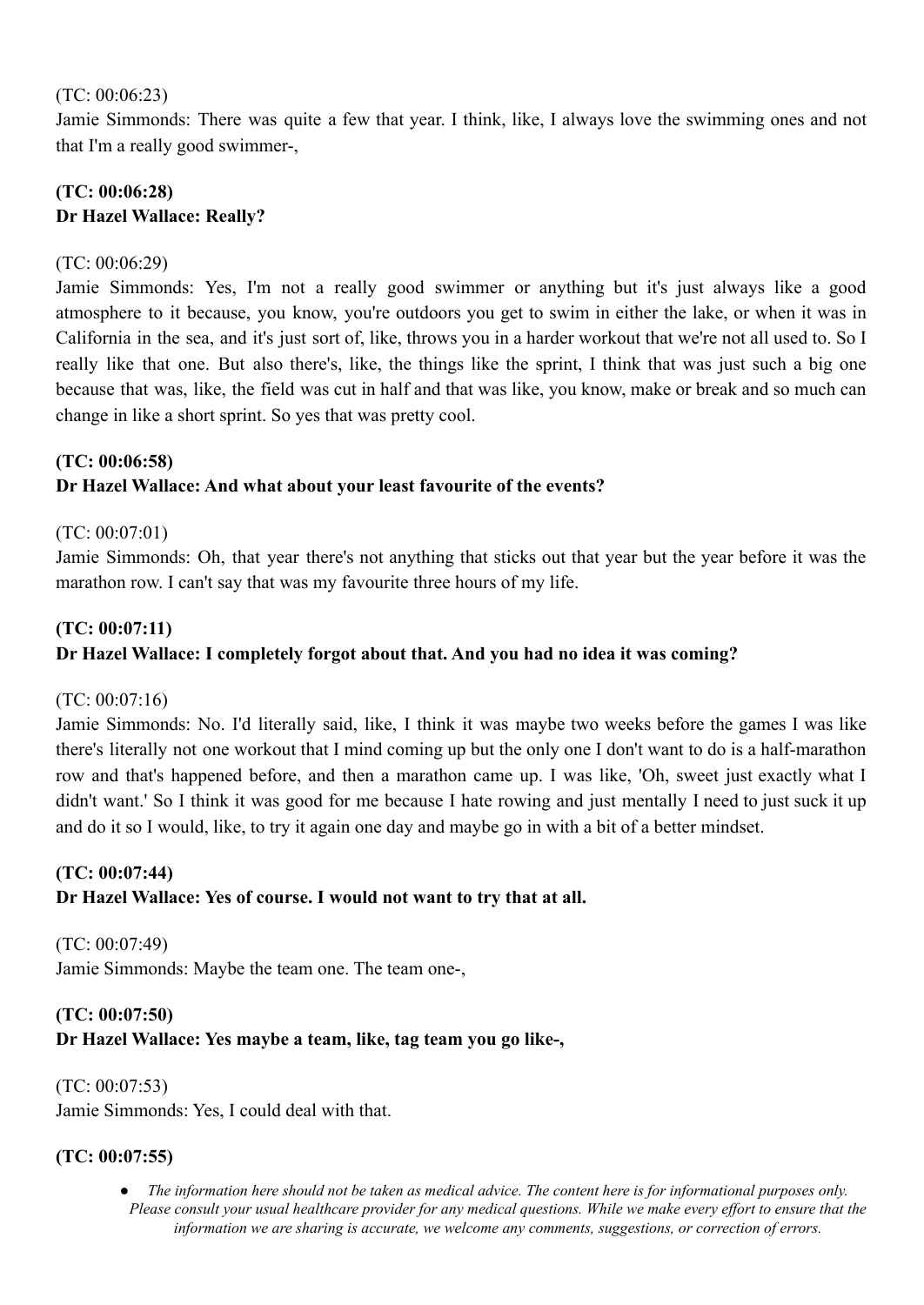## **Dr Hazel Wallace: But so this year you've unfortunately had a shoulder injury so you won't be competing in the 2021 CrossFit season but how are you dealing with that, that's tough.**

### (TC: 00:08:05)

Jamie Simmonds: Yes so it was, like, at the time so obviously, it was actually during the first stage of the opens so I think it was just before week three I was literally like just finish training, doing some accessory work, and my shoulder just dislocated which yes was a bit of a freak accident but obviously something waiting to happen. Like, I had this feeling that I might be able to get through the last week depending on what the workout was and then it came up and it was all gymnastics and I was like, okay this might not go too well. So I had to pull out then and at the time yes it was pretty rough since we had merged from the UAE back to the UK just to sort of focus on being athletes. It was, like, shoot what do I do now. But I think with the help of everyone around me and the good support system here of, like, physios, talking to a surgeon and stuff as well, that they really helped me sort of, like, stay on track and focus on rehab and sort of getting back for later in the year. So to be fair I've been pretty busy with all of that and yes it's just one of those things that happen in sport but now hopefully after all that rehab it's going to make me stronger for the years to come.

### **(TC: 00:09:16)**

Dr Hazel Wallace: Yes, absolutely but you're totally right in that it will kind of help hopefully future proof your shoulder for more years to come. And so what does a normal day look like for you now in **terms of your training? Are you still doing daily training like as you were before?**

### (TC: 00:09:34)

Jamie Simmonds: Yes, so the last few months it's been-, like I've done a lot of, sort of, just cardio sort of stuff in the mornings, and then rehab or lower body strength in the afternoons. But now as of, like, three days ago, me and Elliot just started a new training block and now we're on the same programme so we never have been before, we've always had different coaches, so three days ago we started on the exact same programme so that's been really (TC 00:10:00) fun so now we're just back to normal training sort of building up. I want to compete maybe later in the year if, like, Rogue or something goes ahead so at the moment it's still just strength training but still sort of, like, cardio and conditioning in the morning and then trying to build strength in Olympic lifts in the afternoon. But it's really cool training with El now.

### **(TC: 00:10:19)**

# **Dr Hazel Wallace: Yes, absolutely and for people listening Elliot's your husband and also a CrossFit athlete.**

(TC: 00:10:24) Jamie Simmonds: Yes. Yes.

# **(TC: 00:10:24) Dr Hazel Wallace: Which is lovely, lovely to have the support.**

### (TC: 00:10:26)

Jamie Simmonds: Yes it's good competition sometimes.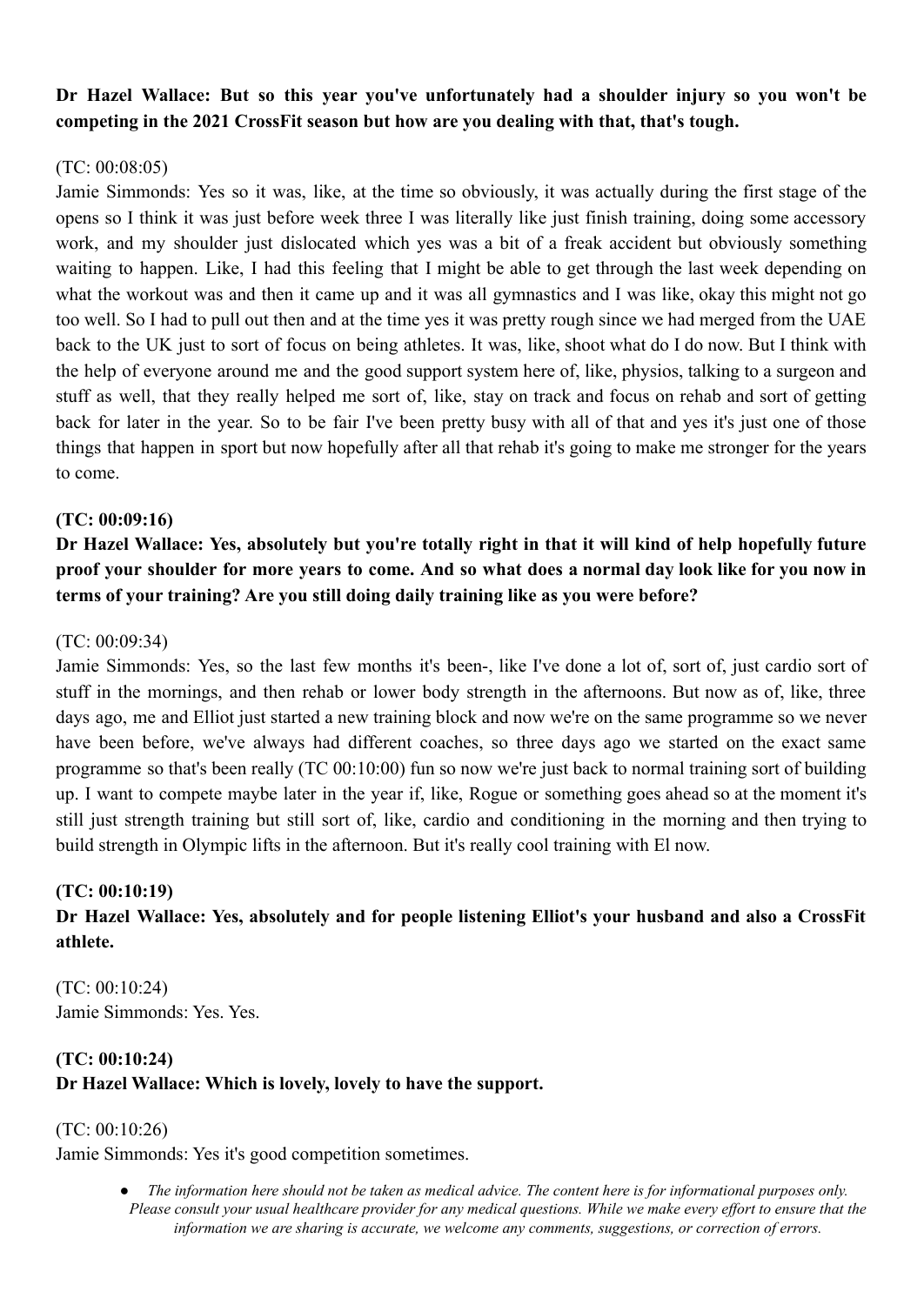## **(TC: 00:10:29)**

# Dr Hazel Wallace: I was going to say I can imagine that would be, especially now that you're on the **same programme.**

## (TC: 00:10:34)

Jamie Simmonds: Yes, it's funny. It's only been three days and we're both like, 'Oh my God, we're both so sore,' like, got to try and beat each other at those small things, you know.

# **(TC: 00:10:44) Dr Hazel Wallace: And so what would be kind of, like, a typical morning routine for you then?**

### (TC: 00:11:19)

Jamie Simmonds: So normally Elliot's a bit more of a routine person so he sets the tone. But normally I just will get up, I'm really useless at a morning routine and getting up and, like, eating and things so sometimes I'll just have coffee, just go straight into the gym and do, like, a first session, and Liam at pH Nutrition, is like, 'No you need to start fuelling that morning session.' So at the moment, I'm building into, like, getting up, making sure I have breakfast, which means sometimes I have to wake up a bit earlier, get breakfast, then we head into Dragon here in Cardiff, Dragon CrossFit, and normally just do some either, like, you know, zone two, zone three cardio or some intervals and a bit of conditioning just to get the morning started. And then we sort of hang out at the gym for a bit, do a bit of work, then it leads us on to our afternoon session.

# **(TC: 00:12:12)**

## **Dr Hazel Wallace: Wow, so a lot of training in a day.**

(TC: 00:12:15) Jamie Simmonds: Yes, it's not, like, too bad. It's sort of two-hour block windows throughout the day.

# **(TC: 00:12:20) Dr Hazel Wallace: Yes, and you mentioned Liam from pH Nutrition. Is he your nutritionist?**

## (TC: 00:12:26)

Jamie Simmonds: Yes. So I've actually worked with Liam for, like, the last four years, four or five years. Yes, and he's awesome to work with and obviously, things change throughout the season, like you're in different-, you know, we're in a strength block, so nutrition is a bit different again. Also, when we're competing he's just so helpful making sure-, like, we've done it for years but you still forget things all the time making sure you stay on top of things and if say if I say to him like, 'Oh, I'm feeling like I don't have energy by the end of the morning session,' and he'll be like, 'You need to change this meal before you train,' and things like that. He's really good to work with.

## **(TC: 00:13:04)**

**Dr Hazel Wallace: Absolutely, it's good to have also, like, to hand that responsibility over to someone as well to help figure it out for you.**

### (TC: 00:13:11)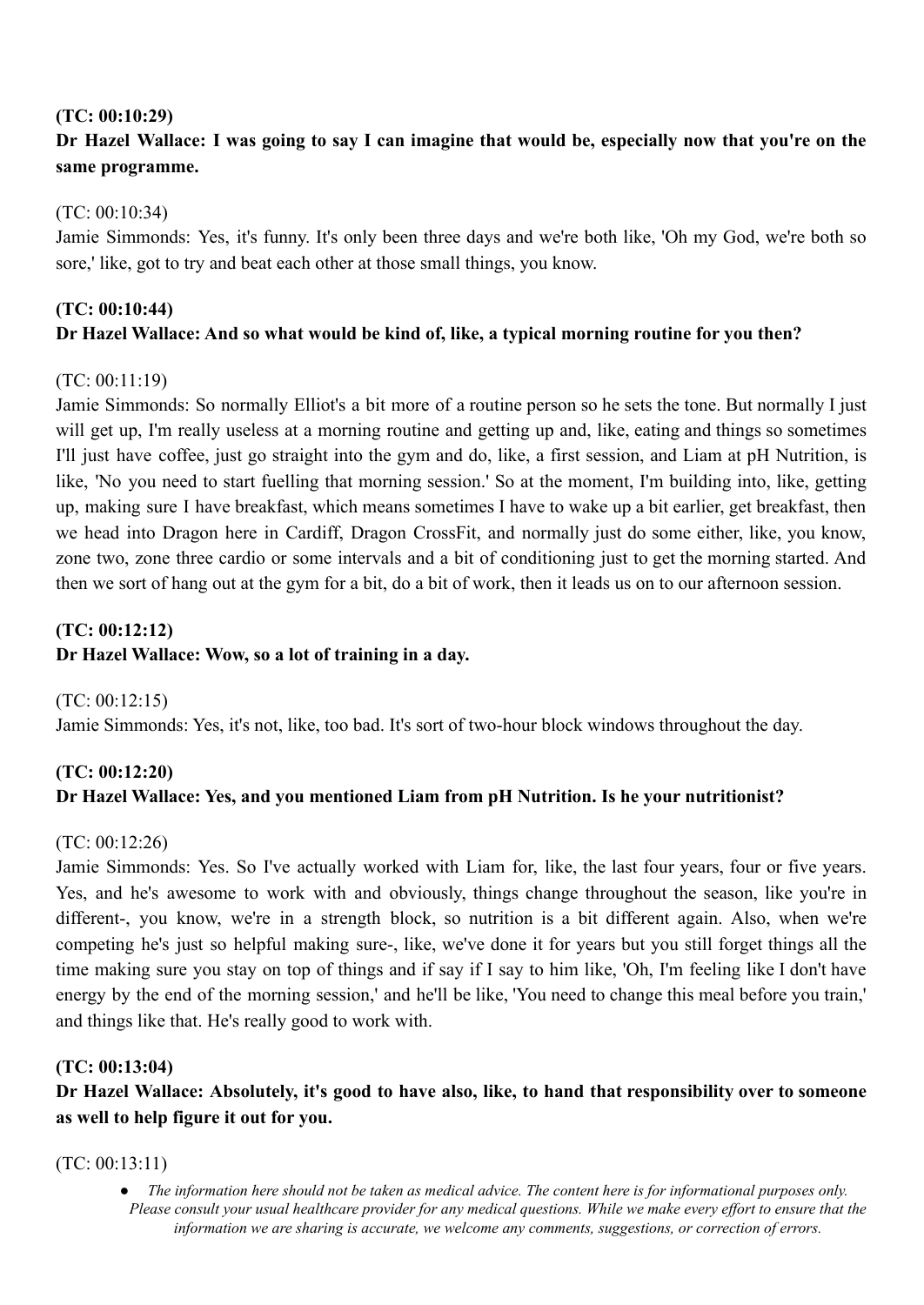Jamie Simmonds: Definitely, definitely.

### **(TC: 00:13:11)**

# **Dr Hazel Wallace: Because I guess when it comes to when you're competing, like, it's the difference between, you know, getting first place or coming second I guess. Those little tweaks.**

### (TC: 00:13:22)

Jamie Simmonds: And also, like, it's one of those things that it can prevent injury and help recovery and things like that and maybe that was something that was off for me as well. Like, you never know. Maybe during March with the move over and stuff I hadn't really done any habits or anything yet so maybe my nutrition was off a little bit and that also didn't help, you know, my shoulder just went for another reason. Who knows.

### **(TC: 00:13:43)**

Dr Hazel Wallace: Yes, that's it, there are so many things to consider, like, stress and like you said a move, new environment, yes where we often we just put it down to the actual movement or the activity that vou're doing before but like vou said it was almost a freak movement. It was at the end, vou were just doing an accessory exercise. So you obviously train very hard and recover hard, but how do you **stay motivated to do the same thing day in day out?**

#### (TC: 00:14:10)

Jamie Simmonds: I think this one comes down to a lot of obviously, like, it's been a lifetime habit for me just to sort of live this way but I think as well a big thing is who's around you. Like obviously everyone over here that we sort of hang out with is into the gym life so you're sort of, you know, you're motivated by them working hard, them training hard. So you're like, 'Yes I'll give it a go too.' But it was always like that at Yas as well. Like, we had maybe six coaches and us there at one point that would just, you know, work in the morning, train, work, train. And you just sort of get into that habit and you just sort of end up doing what everyone else is doing around you. So I think the more you can surround yourself with people that are living a similar lifestyle to you, or a lifestyle that you want to live, the more motivation you have to sort of keep up with that. So I think a lot of it is environment but then again as well also just like, you know, sitting down and being honest with yourself is this what you really want to do and then that in itself is motivation.

#### **(TC: 00:15:03)**

# Dr Hazel Wallace: Yes, I completely agree. I think what you spoke to there about, you know, having a **tribe of people around you who have similar values, similar behaviours and habits really does help shape your life and the habits that you want to create.**

#### (TC: 00:15:18)

Jamie Simmonds: Yes, especially, like, I bet you see that in London, there are so many different groups or, like, lives to live in London that you want to make sure you get caught up with the right one.

### **(TC: 00:15:28)**

# Dr Hazel Wallace: Absolutely and I think, like, when I look at my own kind of friendship groups, you know, not all of them have the same interests so I've got, like, my group of friends who are very active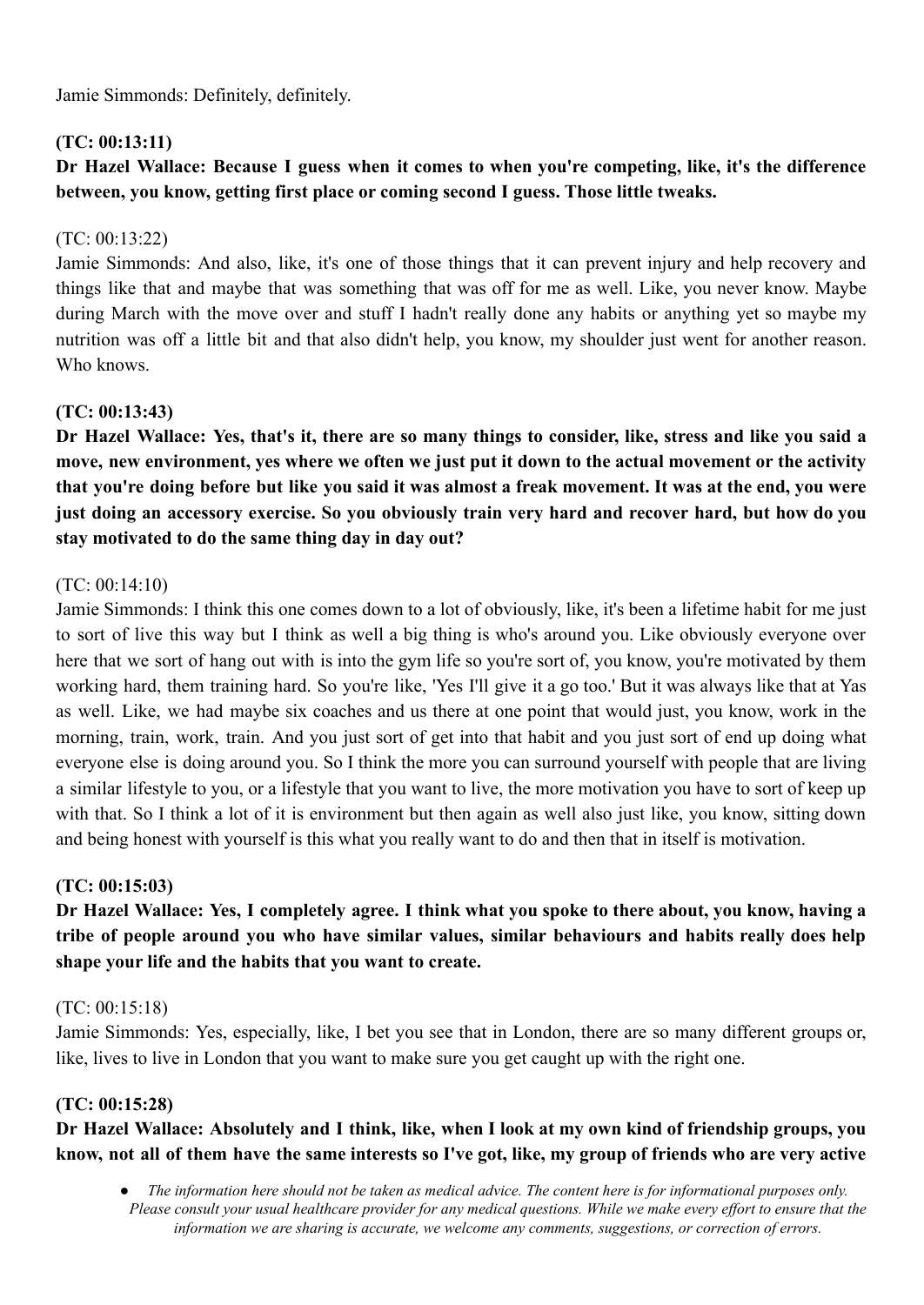into CrossFit and then my group of friends who are less into that and maybe, like, to go out a bit more **and I think that's fine, you know, to circulate amongst these groups-**

 $(TC: 00.15.49)$ Jamie Simmonds: Have a good balance.

### **(TC: 00:15:50)**

**Dr Hazel Wallace: Yes, 100%. I spoke to James Clear on this podcast recently about that and** sometimes there will be people in your life who you, you know, they're very close to you, you love them, but they may not share those values. They may not want to train. They may not want to eat in a **certain way. That's fine, but finding people who do can also help take that pressure off you as well.**

(TC: 00:16:14)

Jamie Simmonds: Yes, and then you can balance your time between everyone.

### **(TC: 00:16:17)**

**Dr Hazel Wallace: Between, yes, 100%. So, how has the pandemic affected your training? Were you in a lockdown at all? I guess when you moved over here, you were in a lockdown?**

### (TC: 00:16:29)

Jamie Simmonds: Yes, we've been pretty lucky to be fair. Obviously when we were in Abu Dhabi we were still actually working at the gym, because we had to do the live online workouts, so we were allowed in the gym. Also we had a gym at home, so it was hot, but we managed to still train. Probably more if anything because we weren't coaching as much. Then, when we moved here, we actually stayed at Elliot's mum's for ten days, for our quarantine. And she has all the equipment that you need at her house, so that was amazing. Then when we came to Cardiff, they actually had a rule, if you were a professional athlete, you were allowed in the gym. So, to be fair we've been pretty lucky, but I did notice the difference in motivation and like a quiet gym, like especially a cold quiet gym in the UK. Compared to a gym where there are classes and other people training and you just have that vibe to feed off from other people to keep you motivated.

### **(TC: 00:17:25)**

# Dr Hazel Wallace: Absolutely, I think that's one of the beauties of CrossFit or why I was drawn to it is **the social, group training element of it.**

### (TC: 00:17:33)

Jamie Simmonds: Yes, definitely. Like, the people you meet, they're just, yes, everyone is so like minded. Everyone is just, yes, motivation is awesome.

### **(TC: 00:17:41)**

Dr Hazel Wallace: Yes, so next I wanted to chat to you a little bit about your experiences as a female **athlete specifically. I guess you just mentioned that you and Elliot are now on the same training** programme. So, I guess you train the same and there is no difference? But have you come against any **challenges specifically as a female athlete in the CrossFit world, essentially?**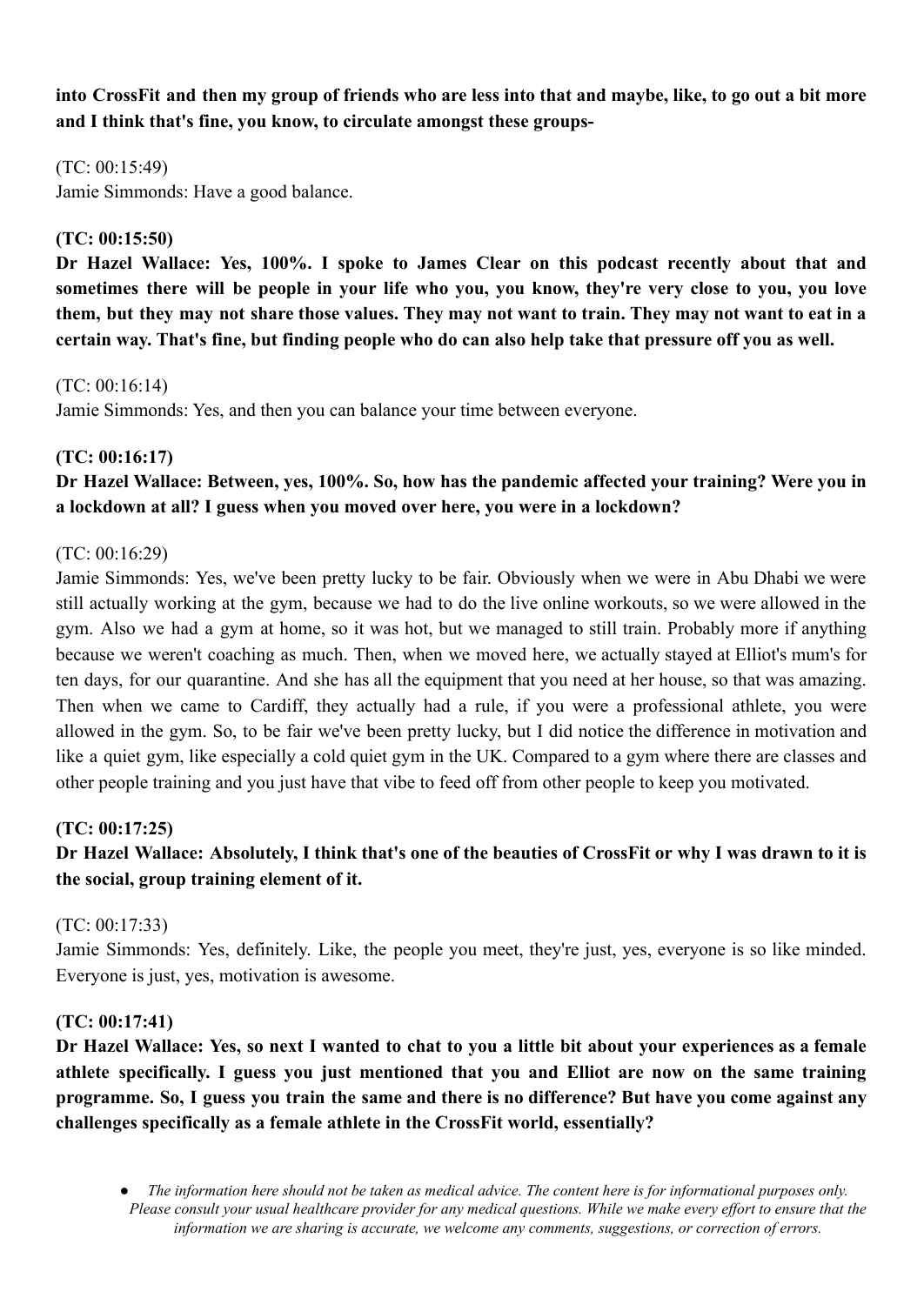#### (TC: 00:18:05)

Jamie Simmonds: Yes, so yes, we could go down two ways here. The inclusive thing of females and males in CrossFit, I've always believed that CrossFit is one of the only sports where there hardly is a difference between females and males. From an athlete competing at the games and things, I reckon the females almost get preference over the males, to a point. You see them almost like, in the media more, we get even prize money, all that sort of stuff. Work outs are meant to be similar, despite 70% difference in weight and stuff. I feel like CrossFit is really good in those terms. But I don't really think, training with Elliot, the difference there is, I always talk to him about monthly cycle and things like that. And he's like, 'Oh.' He doesn't get it, so you're coming up to your period and you're feeling a bit more tired and you don't want to push training as hard. He's like, 'Why are you not hitting the same numbers as you did a few weeks ago?' I'm like, 'Well, your body changes a lot within a month and you don't really get that.' It's funny just seeing from a male's point of view, they don't understand that it actually affects you quite a bit. Yes, all of the girls in the sport are dealing with the same thing, so it's not an excuse or anything, it's just that you need to know your body enough to understand when to push it and when to not.

So, I've been working with Liam a bit about this, because I don't know if you would've seen his something woman programme? So, I think that's a big thing that could be taught a bit more in CrossFit, because again, I think that's something that can lead to injuries. If you're at that point in your month where everything is not functioning as well, when you're not feeling as energetic. Then you might push it too hard there and that's when injuries occur as well. I'm learning now how to listen to my body and know when to push and when not to.

#### **(TC: 00:19:59)**

Dr Hazel Wallace: Yes, it's so important and it's so interesting (TC 00:20:00) in terms of the research that's coming out. And it's very early days but I think the message that you're leaving there, with listening to your body and what works for you. Because we do know that at certain times of the cycle, especially in the days leading up to your period, in that second phase, it may be more difficult for you to really push yourself. You may feel more lethargic, you're holding more water as well, you tend to **burn more calories and things. So, there are nutritional considerations, but again, the practical** implications for athletes, I think we're only starting to learn. But it's great to hear that Liam and other nutritionists are starting to take this on board. I think we'll soon see coaches starting to help **programme around the menstrual cycle. (Advert played 20.51-21.21)**

#### (TC: 00:21:21)

Jamie Simmonds: Definitely, and then also as well, it's like the other end of the spectrum, you're feeling good and it might be after your period or whatever, and Liam is really good at going, 'Do you know, if you feel good, just go for it. Your body is strong right now, just see what you've got.' So, it works both ways, doesn't it?

#### **(TC: 00:21:39)**

**Dr Hazel Wallace: Yes, 100%. So, when it comes to your recovery, what kind of strategies are you using and do you take many rest days, or de-load weeks?**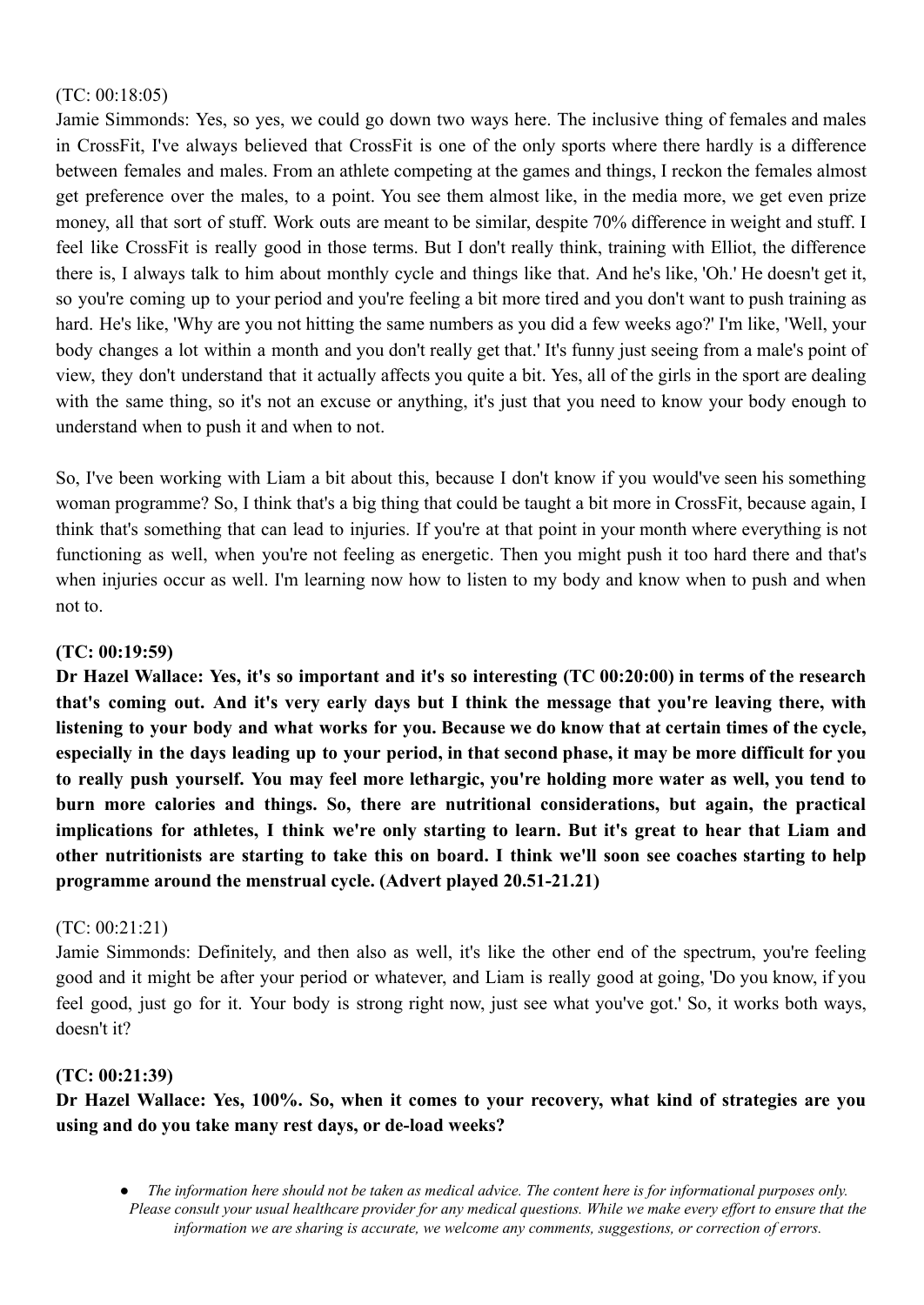#### (TC: 00:21:50)

Jamie Simmonds: Yes, so normally Thursday is either active recovery or rest day, depending on how I'm feeling. Sunday is normally a total rest day or I stay out of the gym, do something outdoors. So, yes, normally by those days I'm like, 'Yes, I can't wait for a rest.' And sleep a bit longer, but yes, otherwise normally I just see a physio every one to two weeks to keep on top of things. Active recovery I find helps a lot and for me I just find getting out of the gym is recovery in itself. Getting outdoors, especially here, the UK, after being years in Abu Dhabi, it's nice just to get out and go to parks, get out in the greenery to be honest. I feel like just giving your mind a break can sometimes be the best recovery for your body as well.

### **(TC: 00:22:36)**

# **Dr Hazel Wallace: And do you include any specific strategies in recovery? Are you using any things like cryotherapy or hot and cold therapy, things like that?**

### (TC: 00:22:48)

Jamie Simmonds: Yes, actually when we were in Abu Dhabi we used to always use cryo, I feel like I don't need to here, I just go outside. But no, I try and keep on top of it with GOWOD, Theragun and things like that. And also I've always been a bit fan of the PowerDot, strap it on wherever you want and then just sit in front of the TV and try and recover there. Also, I go to a sauna once or twice a week and I feel like that's a good sweat out and I find that helps with recovery as well and just muscle soreness.

#### **(TC: 00:23:21)**

Dr Hazel Wallace: And also, on Sundays I know that's your day off because you always share the best food from various food markets in Cardiff. So, I guess food is a big part of your recovery as well, and **getting the calories in.**

#### (TC: 00:23:35)

Jamie Simmonds: Yes, like, because the big thing as well, I know when I'm training, sometimes I don't keep on top of getting all the food in that I need to. And it's something that I'm working on this year, so when it comes to recovery day, I'm fine and haven't got time training and so I can fill that time with eating and I feel like that fuels me for the rest of the week. Since coming here, I'm like, Cardiff has such good food and I've just become a food chaser. Any recommendations let me know.

## **(TC: 00:24:03) Dr Hazel Wallace: Yes, I actually went to uni in Cardiff-,**

(TC: 00:24:06) Jamie Simmonds: You did?

### **(TC: 00:24:07)**

Dr Hazel Wallace: Yes, I loved it there. I guess for people who are wanting to try CrossFit, what advice would you give them? I know there are so many who are following my channel and now after **this conversation will probably be thinking, 'Wow, I'd really love to give that a go.'**

(TC: 00:24:23)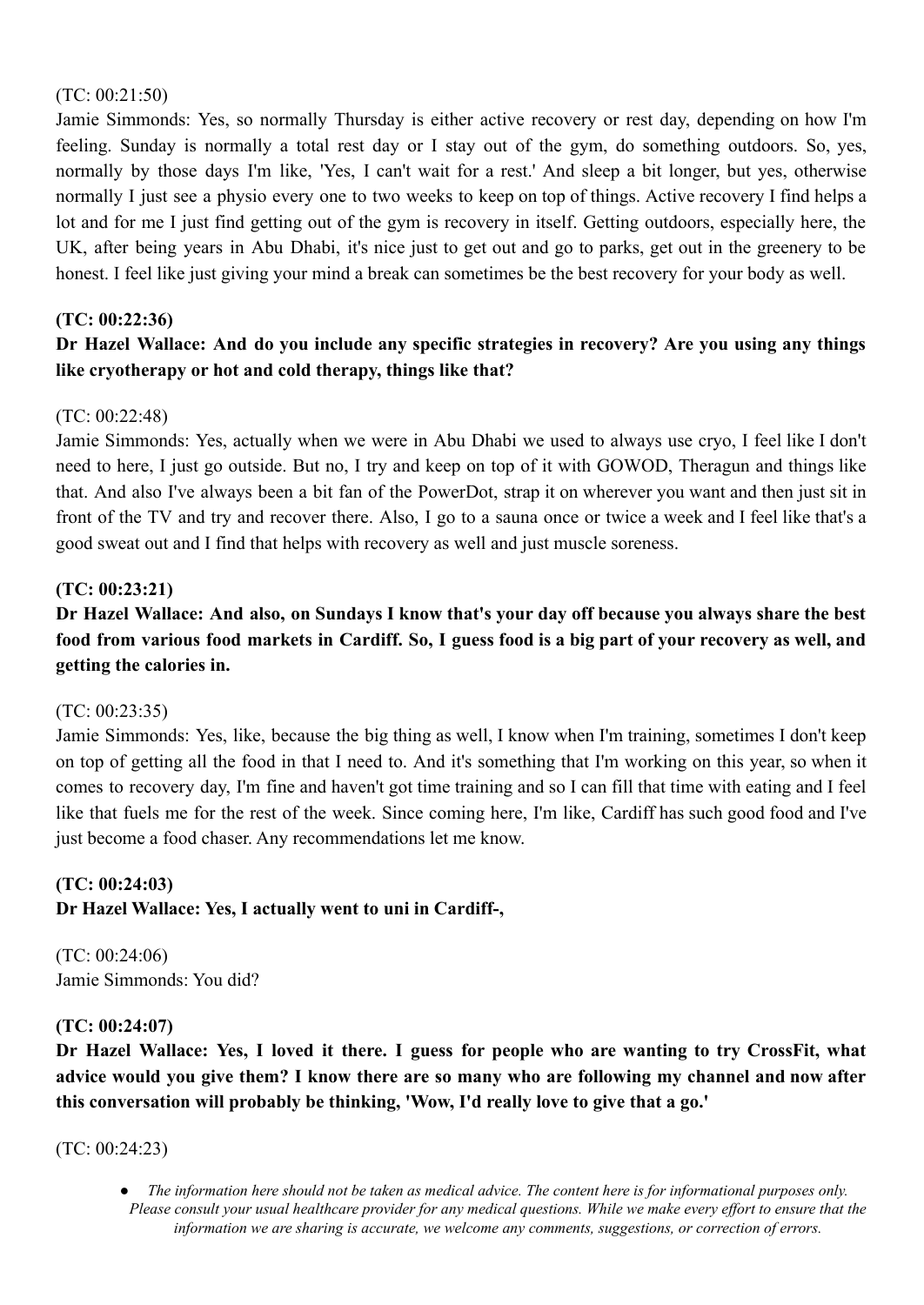Jamie Simmonds: Yes, so like I think if a big thing is, people look at CrossFit and they go, 'I'm not fit enough, or I'm not ready as such to do CrossFit,' and there is no such thing. I've said to a lot of people, just go in there and if you don't want to go in alone, find a friend who maybe is a similar fitness level. Take them with you, go in there and there is always an option for everyone. So, whatever gym you go to, just make sure it's one that you trust, like, the coaches and you feel like you're going to get the attention you need at the gym. But once you get in there, you'll realise that no one cares what fitness level you are. The coach should be able to give you options for whatever fitness level you are. So, even if you're injured, or there is something that you don't want to do, or you can't do, the coach, they won't make you do it if they're a good coach. They'll give you options of how you can finish the class and from there, you'll just grow and you won't mind getting in there and getting fit.

### **(TC: 00:25:15)**

**Dr Hazel Wallace: And I guess, you know, you mentioned the coaches and definitely, I've found that** when I was about to join CrossFit, my biggest fear was that I'd just be chucked into this class and **everyone would be just throwing around weights and I wouldn't know what was happening. But, like, it is, it's a structured training programme, which I think a lot of people aren't really aware of.**

#### (TC: 00:25:36)

Jamie Simmonds: Yes, in theory it's safer than most normal gyms because a normal gym you're just showing how to turn the treadmill on and then do as you please. But whereas if you come to a CrossFit class, you're going to be coached, even two years down the track. Like, I'll go-, Saturday I went to a class at Dragon and we still got coached with the movements at the start. I'm like, that's fine with me because then you know, you get your warm up in and even if you know the movements, you're still, like, 'Oh yeah, it's nice to go over it again.'

#### **(TC: 00:26:02)**

Dr Hazel Wallace: Yes, 100%. I think also one of the things that comes up quite a bit when I talk about CrossFit online and a lot of my audience are female and I asked them recently, what was the **biggest thing holding them back from weightlifting or doing CrossFit. A lot of comments that were** coming back was the fear of getting bulky. I wonder whether you could speak to that and your take on **this, this stigma around women and weights?**

#### (TC: 00:26:30)

Jamie Simmonds: Yes, so that one has been around for years, hasn't it? I think a lot of the time, for a starter people will look at, you know, people who compete in CrossFit and go, 'Oh, I don't want to look like them.' It's sort of like, 'Yeah, but you'd have to eat a lot of food and train a lot of hours to end up like that for a starter.' Then I think it's just the idea that again, you only have to go on and do as much as you want. You don't have to go in there, and if you don't want to put more weight on the bar, don't put more weight on the bar. But normally, you get in there and you start getting competitive and you're like, 'No, I can do more, I can do more.' And I think that's when that mindset changes. But I think the biggest thing, and again, you'll know, it comes down to what you're eating anyway. So, whatever training you're doing, it's going to change your body a little bit but it's more in the nutrition that that bulkiness or whatever comes from. But I think if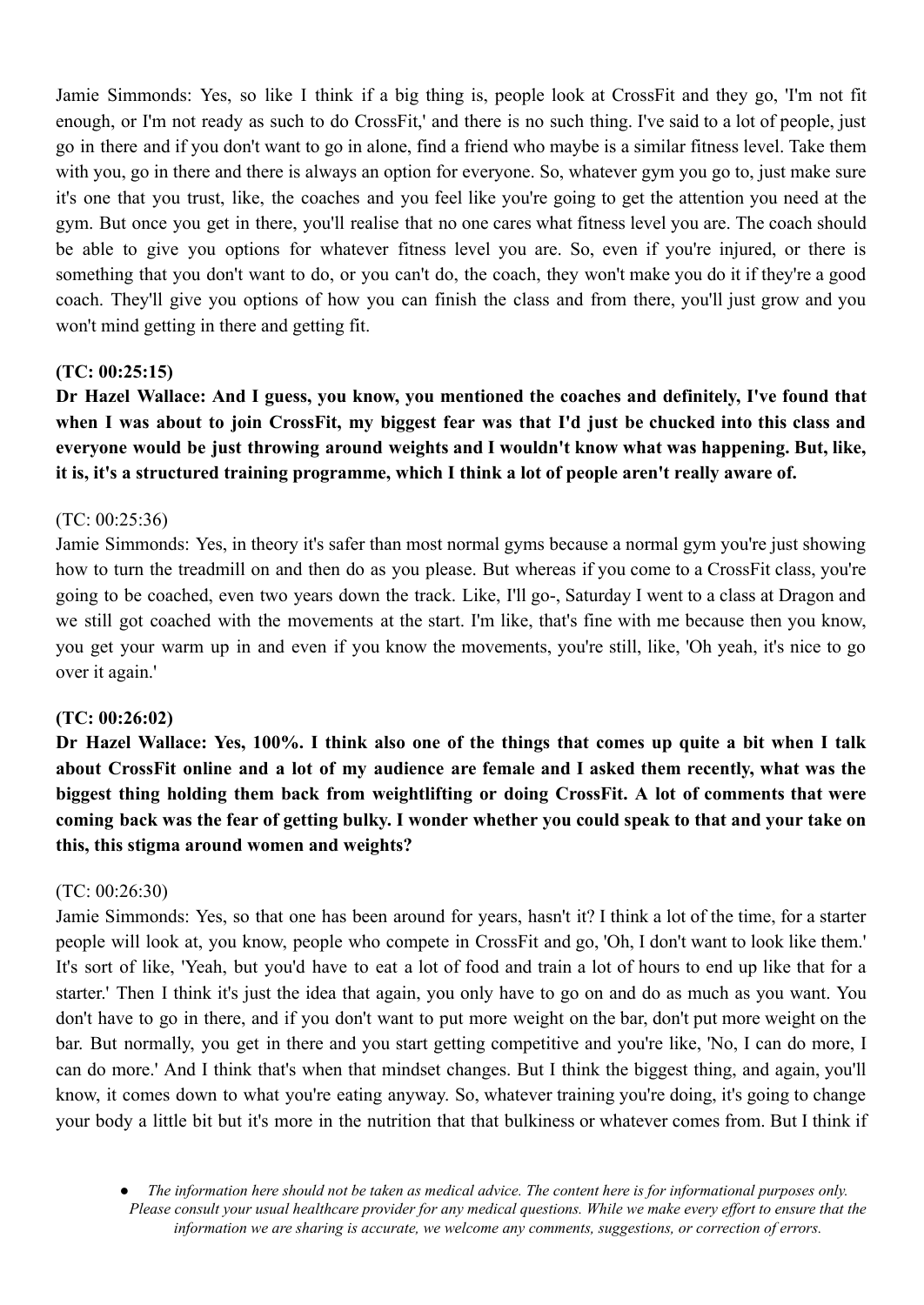people can get around the idea that strengthening your muscles is more beneficial for you than trying to sit at home and not eat so much.

## **(TC: 00:27:25)**

**Dr Hazel Wallace: Yes, I think also CrossFit changes the narrative around how women should look. I know that my feelings towards my body changed once starting CrossFit, in that when I entered weightlifting, gym-based environments, I definitely had this mindset that I was training to look a certain way. Now, three years down the line of doing CrossFit, I don't ever really think about my body. I'm thinking about what skill I'm improving on, increasing the weights, performance. And being surrounded by women who aren't focused on being the smallest versions of themselves, but actually being more powerful, stronger, healthier. Just completely takes appearance out of the equation. Yes, it** is still an appearance based sport, like with guys with their tops off all the time and things like that. **But it's more about being the best version of yourself I think.**

### (TC: 00:28:25)

Jamie Simmonds: Yes, and I think as well, going into CrossFit gyms and stuff where everything is a bit more social. You learn a lot more about nutrition and things like that, whereas you're not just reading about it and trying to do these things yourself. Everyone sort of like, they have these nutrition challenges, or you learn what you eat effects how you train. So, all of a sudden people start eating so they can train well, rather than eating so they can look a certain way. I think that makes a big change on how you fuel your body.

### **(TC: 00:28:53)**

## **Dr Hazel Wallace: I completely agree. So, what goals are you working towards now? What's next?**

### (TC: 00:28:59)

Jamie Simmonds: Well, at the moment now that I've started training again with Elliot, I think we just want to start, again, building up the base for the next season. So, obviously I want to compete and make it through the open next year. So, for the 2022 season, I would like to compete the full year, get to the games. For the back end of this year, I hope there are some in-person competitions, maybe like Rogue. I would love it if DFC went ahead again, so we'd head back to Dubai and compete there. But again, at the moment, just building that base because you don't want to plan too far ahead with how things have been the last few years. But just enjoy training as well, because that's why we do it in the end.

### **(TC: 00:29:39)**

**Dr Hazel Wallace: Absolutely, well, let's hope we get some more in-person events. I think everyone is hoping for that, but yes, like you said, right now you have to just take it day by day, right?**

(TC: 00:29:49) Jamie Simmonds: Yes, yes, definitely.

# **(TC: 00:29:51) Dr Hazel Wallace: So, to wrap up, I've got some quick fire questions for you.**

(TC: 00:29:54)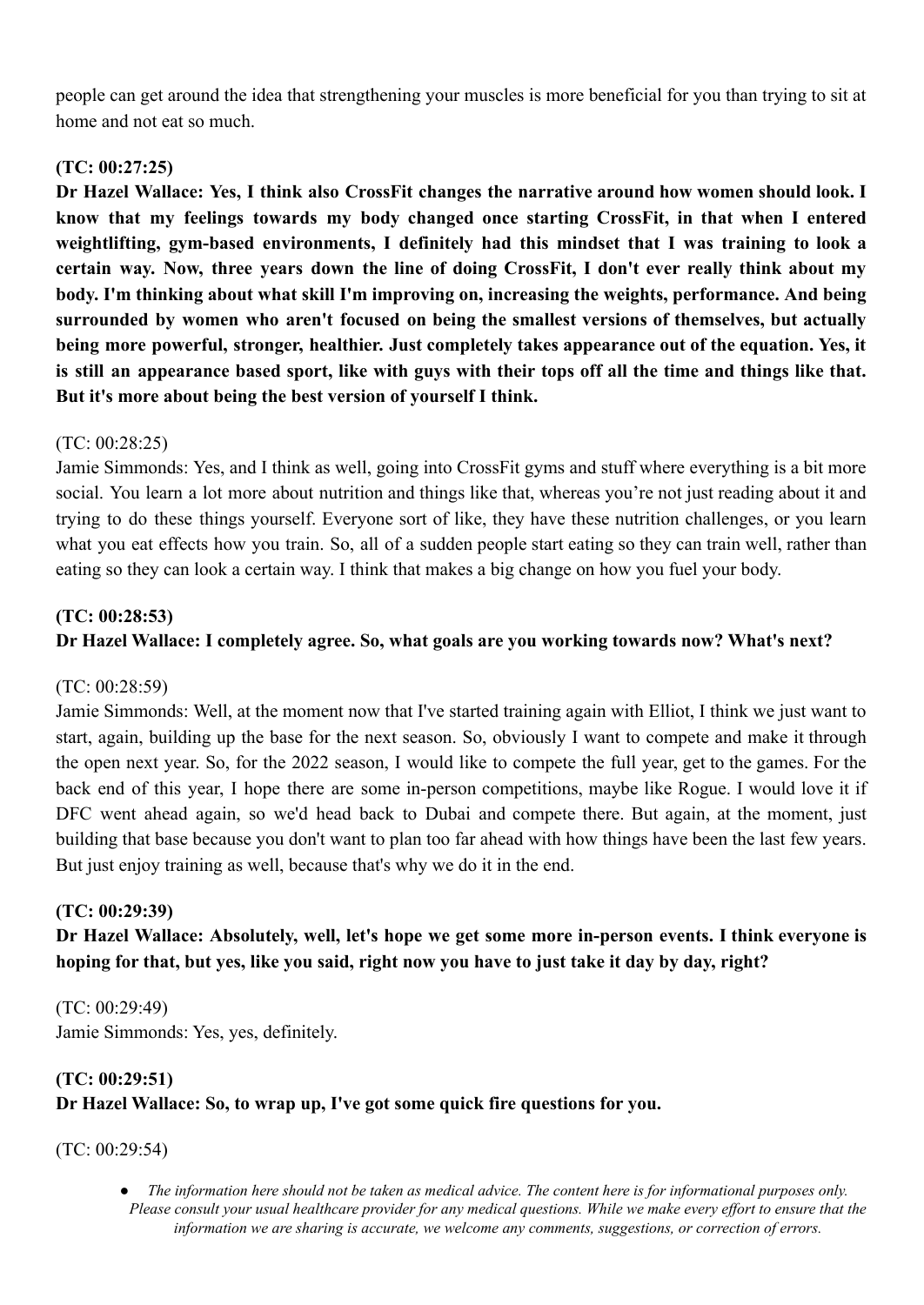Jamie Simmonds: Cool.

# **(TC: 00:29:56) Dr Hazel Wallace: Which I actually consulted with Frazer on, on this.**

(TC: 00:29:59) Jamie Simmonds: You did? (TC 00:30:00) Okay. I hate to think.

# **(TC: 00:30:05) Dr Hazel Wallace: They're really straightforward, for context to anyone listening, Frazer is a mutual friend of mine and Jamie's.**

(TC: 00:30:13) Jamie Simmonds: And he pops up everywhere.

# **(TC: 00:30:15) Dr Hazel Wallace: He pops up everywhere, he knows everyone. Okay, so let's go, snatch or clean?**

(TC: 00:30:23) Jamie Simmonds: Clean.

# **(TC: 00:30:24) Dr Hazel Wallace: Gymnastics or weightlifting?**

(TC: 00:30:26) Jamie Simmonds: Gymnastics, these are easy ones.

**(TC: 00:30:30) Dr Hazel Wallace: Bike or rower?**

(TC: 00:30:31) Jamie Simmonds: Bike.

**(TC: 00:30:32) Dr Hazel Wallace: Front or back squat?**

(TC: 00:30:34) Jamie Simmonds: Back.

## **(TC: 00:30:35) Dr Hazel Wallace: Pizza or burgers?**

(TC: 00:30:37) Jamie Simmonds: Pizza.

## **(TC: 00:30:38)**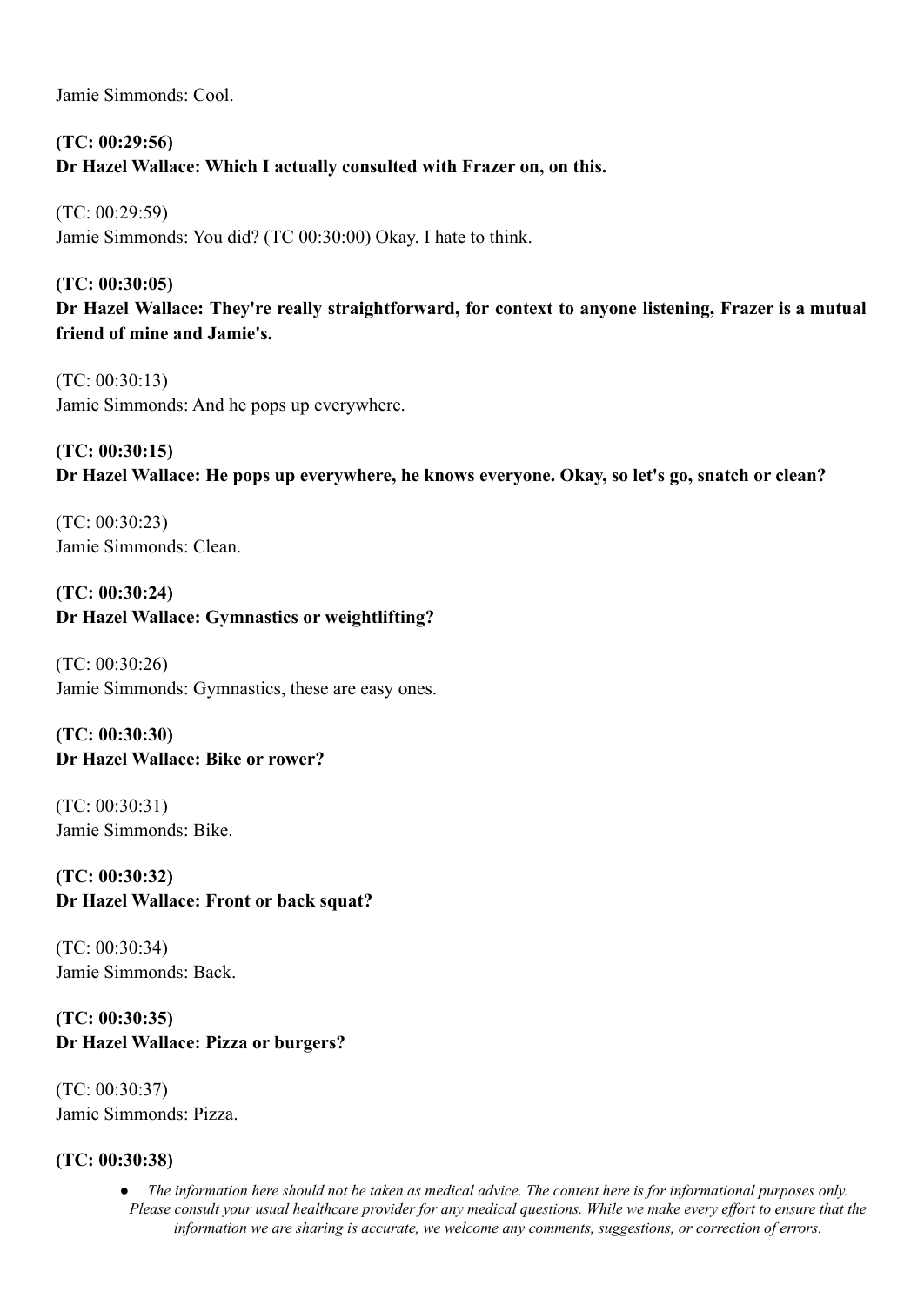## **Dr Hazel Wallace: Watch rugby or CrossFit?**

(TC: 00:30:40) Jamie Simmonds: Rugby.

# **(TC: 00:30:41) Dr Hazel Wallace: Really?**

(TC: 00:30:42) Jamie Simmonds: Yes. I see CrossFit enough, day to day.

## **(TC: 00:30:48) Dr Hazel Wallace: Of course, of course. Cardiff or London?**

(TC: 00:30:51) Jamie Simmonds: Cardiff.

# **(TC: 00:30:52) Dr Hazel Wallace: Night in or night out?**

(TC: 00:30:55) Jamie Simmonds: That depends on the mood. That one, I'd be right in the middle there, I'm not sure.

# **(TC: 00:30:59) Dr Hazel Wallace: And finally, Frazer or Elliot?**

(TC: 00:31:03)

Jamie Simmonds: Did he throw that one in there? That's terrible, of course Elliot. No. It depends on the day as well, that.

### **(TC: 00:31:12) Dr Hazel Wallace: Yes, absolutely.**

(TC: 00:31:13) Jamie Simmonds: That depends if it's night in or night out.

# **(TC: 00:31:17) Dr Hazel Wallace: That is so true, Frazer is always up for a night out.**

(TC: 00:31:20) Jamie Simmonds: Exactly. Exactly.

### **(TC: 00:31:23)**

Dr Hazel Wallace: Amazing, well thank you so much for coming on the podcast today Jamie, it was a **joy to speak to you.**